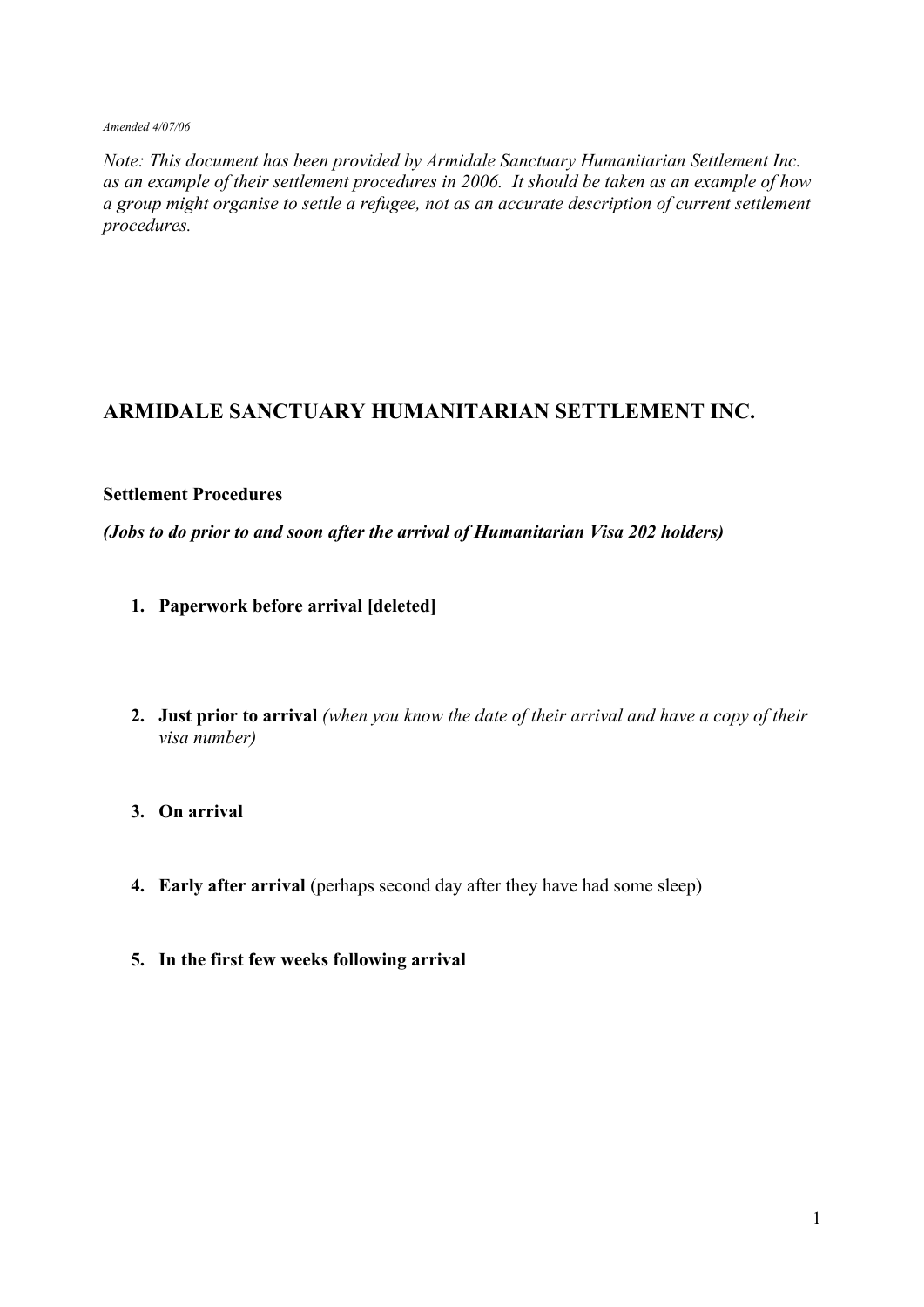# **1. Paperwork before arrival [deleted]**

# **2. Just prior to arrival (when you know the date of their arrival and have a copy of their visa number)**

i. Rent and furnish an appropriate house or flat. The family's wishes may be sought if time permits. Make it clear to the family that the minimum rental time is 6 months (Armidale estate agents will not rent for less and if this is broken Sanctuary might have to pay the remaining time). The bond and first 2 weeks rent will be paid by Dept. of Housing *(see note below)*

> *Estate agents will differ re their arrangements/agreement for this payment. Some will accept a Sanctuary cheque for the above amount but not cash it and agree to refund it when the Dept. of Housing cheque arrives (when the family is here they apply for and receive the bond and 2 weeks rent). This needs negotiation. Forms given by the Dept. of Housing must be completed and returned to that Dept. as they request. Ensure that all this is done according to the Dept. requirements. NB Under no circumstances should Sanctuary pay the bond directly to the Rental Board. Consult with the Treasurer if you have any queries.*

- ii. Arrange the delivery of major furnishings with Anglicare, Coffs Harbour*. ( St Vincents de Paul might provide us, free of charge, with extra blankets and clothes. [redacted]*). Insist on an 8 seater dining able for a large family (not 2 x 4 seaters). Purchase of small items (crockery, cutlery, sheets etc) will have to be negotiated with Anglicare – it has been the practice for us to purchase these at K Mart and that is much more satisfactory as we can decide what is best to buy as we might have some donations of listed items. We will need at least a couple more lounge chairs (more if large family) from donors as well as other items to complete the house and make it comfortable prior to the family's arrival. The provision of a television set is important from the points of view of both socialisation and acquisition/improvement of English.
- iii. Obtain the information folder provided to each new arrival by Anglicare and the New Residents' kit provided by Armidale Dumaresq Council (*obtainable from council offices or Armidale Visitors' Centre*).
- iv. Start the rental at least 3 days before the family arrives in order to receive deliveries of large items some of which will be in flat boxes and need assembly (might not be easy so have a couple of handipersons ready). We also will need to make beds, fill fridge, provide flowers and other welcoming frills. Have first meal ready for them as well as breakfast ingredients and other basic foods. This initial expenditure of approximately \$150 is a gift from Sanctuary. Similarly if there is a wood-burning stove, the first load of wood will be paid for by Sanctuary as a gift to the family.
- v. Arrange meeting of family at Sydney Airport and over-night stay if that is necessary. Organise their travel to Armidale and meeting them on their arrival in Armidale. If travelling by train they will need money for food during the journey.
- vi. Book Centrelink appointment for the second day after their arrival (the first day they may be too shellshocked). If any one of the adults is not a competent English speaker this will require a Centrelink interpreter and this has to be pre-booked.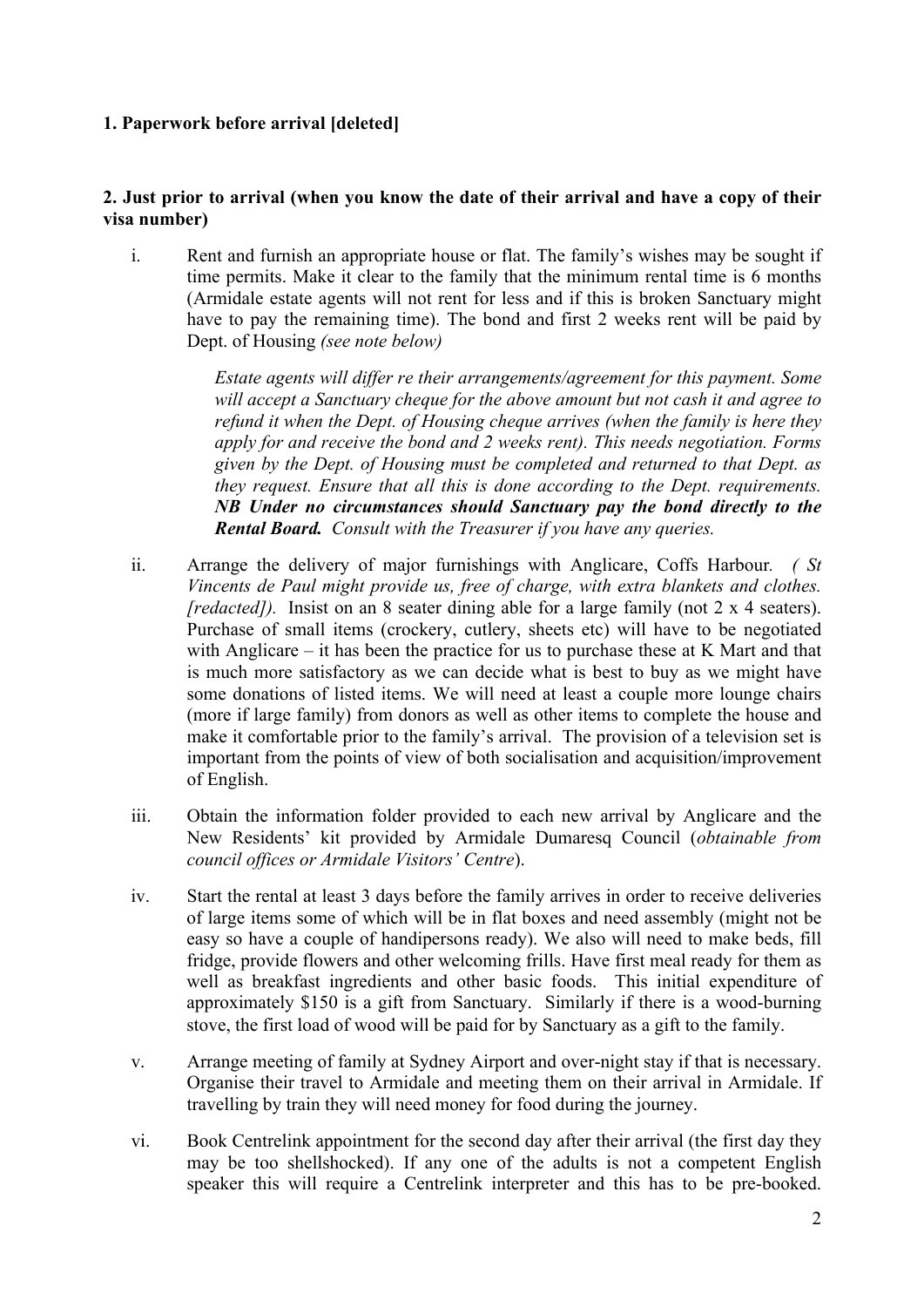[Redacted] and [redacted] will probably be the initial interviewers and the meeting will take 1-2 hours. A Sanctuary person will need to be "the named person" for legal reasons if the family are not English speakers. [Redacted] will take over this after 6 months if still needed.

- vii. Connect electricity and, if necessary, gas. In the past this situation has varied and has on occasion required some payment and the necessity for an individual Sanctuary member to do so in their own name. In order to avoid this situation, we are trying to negotiate a sanctioned procedure with [redacted] and [redacted]. Please check the current situation.
- viii. Obtain a copy of the form *Rentstart by Phone* from the Dept. of Housing know about the family's pending arrival and book an interview for, again, the second day after arrival. (*The purpose of this is to get back the bond and 2 weeks' rent or pay directly to the estate agent if that has been the arrangement. See note about this in 2i. NB Do NOT pay bond directly to Rental Board*) Fill in as much of this form as is possible including asking the real estate agent to fill in the relevant section.
- ix. Advise neighbours that a new family is arriving and encourage their support. Make sure they have written information of who to contact in Sanctuary if any problems arise.

# **3. On arrival**

- i. Ensure that the house is warm and welcoming and that there is sufficient warm clothing if it is winter. We have found it best to provide some warm clothing and then take an early opportunity to escort family members to St. Vincent de Paul/Salvation Army to choose their own additional clothes *(see 2 vii).*
- ii. Have about 6 –10 Sanctuary members meet the family and escort to house and then after half an hour or so leave them with the core group of 2 or 3 to go over essentials before leaving them to settle in and sleep. Ensure that they feel secure, warm and know how to contact someone (Sanctuary member, neighbour?) if they have any concerns.

# **4. Early after arrival (perhaps second day after they have had some sleep)**

- i. Adult members of the family will need to *(taking travel documents with them):*
	- a. Open bank  $account(s) Sanctuary will need to advance a small deposit and share$ (\$10). NB Each person receiving Centrelink payments should have a separate bank account. If young person receiving payment, this will be paid into the mother's account until the young person turns 18.
	- b. Sign on with Medicare
	- c. Sign rent agreement at estate agents and get evidence of this (may be eligible for rental allowance from Centrelink)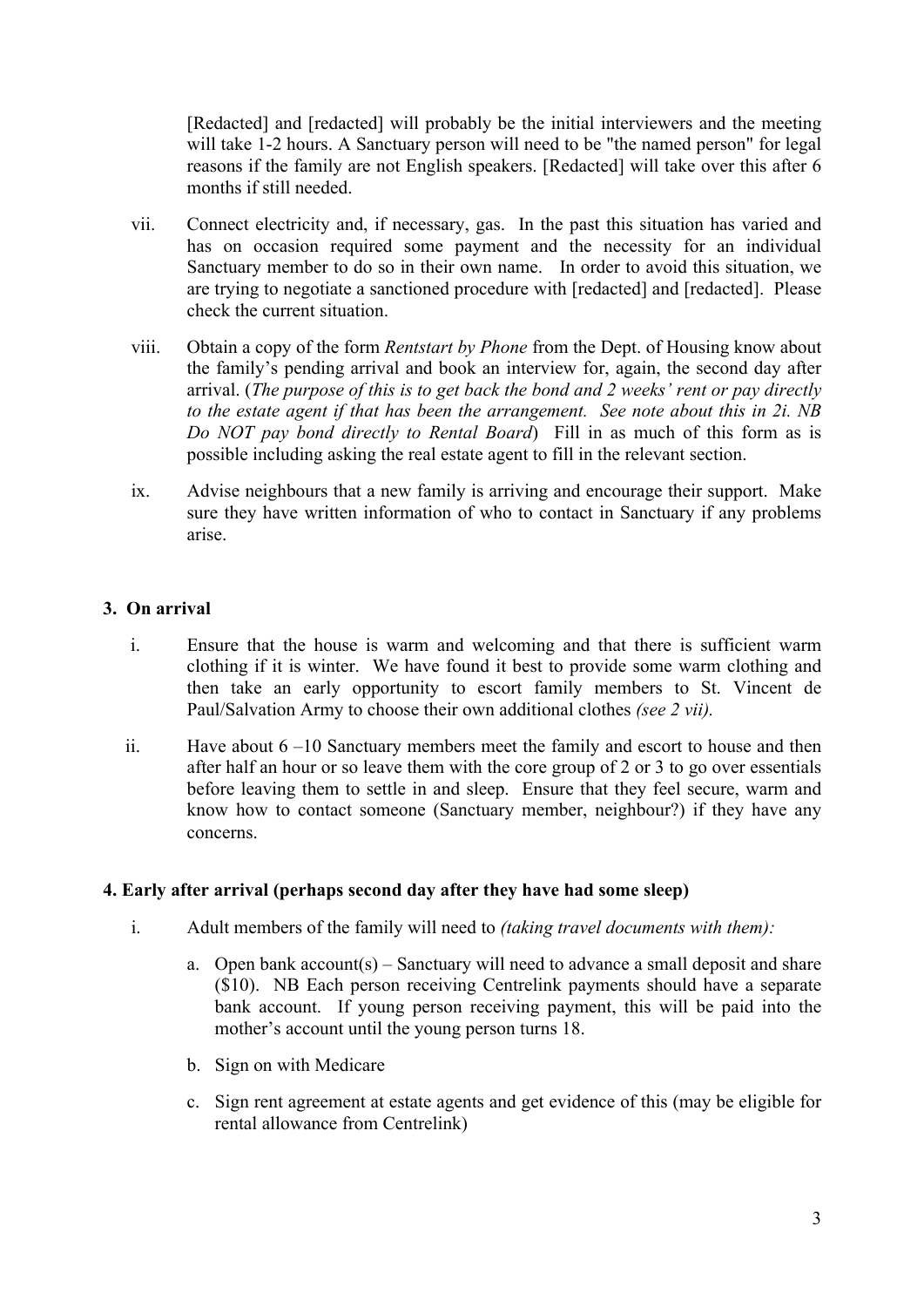d. Then do Centrelink appointment. NB. Evidence of the 3 above will be necessary in order, with travel document, to establish identity and qualification for Centrelink payments.

*Request part payment immediately and rest in fortnight's time from Centrelink. This is possible because though the family tax benefit is linked to obtaining a Tax File No. the rest of the payments are not. Also be aware that Intensive Assistance for job seeking (with the requirement of reporting on a 2-weekly basis) is a possibility if that would benefit an individual more than attending English classes. Request referral to Salvation Army for vouchers for food and clothing.*

- e. Submit form *Rentstart by Phone* to the Dept of Housing. This can be done by fax – need to include copy of Visa, Centrelink Income Statement and the section completed by estate agent. This is to obtain rental bond and first 2 weeks' rent.
- *f.* Arrange appointment with Salvation Army to obtain vouchers and assist with exchanging vouchers for clothing and food*. (\$30 food and \$10 clothing in April 2006)*
- ii. Go food shopping with the family. They may need an advance of money until all Centrelink money comes through and this may take 2-3 weeks as the tax file number is needed before all payments can be made. Centrelink will organise Tax File Number. (*Liaise with treasurer who will provide money and give you a budget. This advance is added to the loan.)*
- iii. Familiarise the family with the town especially schools, parks, church, shops etc.
- iv. Organise electricity account to be in their name (if not already) and gas if connected.
- v. Organise phone connection. It is probably best if they are connected only to local and STD and use a phone card for overseas. Make sure on Day 1 they know who to ring and how if there is an emergency.
- vi. Ask all members of incoming group who will be receiving Centrelink payments to sign documents acknowledging their debt and agreement to repay at an agreed sum through Centrepay. Do this in consultation with treasurer.

# **5. In the first few weeks following arrival**

- i. Make social connections as needed e.g. soccer teams, arrangements for church attendance if they wish this, neighbours (advisable re emergencies), Sanctuary members, library if they speak English and the internet there if they are able to use this. Contact [redacted] for a free computer after a couple or so weeks if the family wants this. Eligibility might depend on the family having student members.
- *ii.* Check whether new arrivals have brought x-rays and other health records with them (NB likely to be in IOM plastic bag if they have one). Those without records can request them under the Freedom of Information legislation (can be accessed from DIMA [now Department of Home Affairs] website but speak to committee member [redacted] if in doubt about how to proceed with this). Connect the family with a medical service and contact [redacted] re the need for an early intervention medical health check and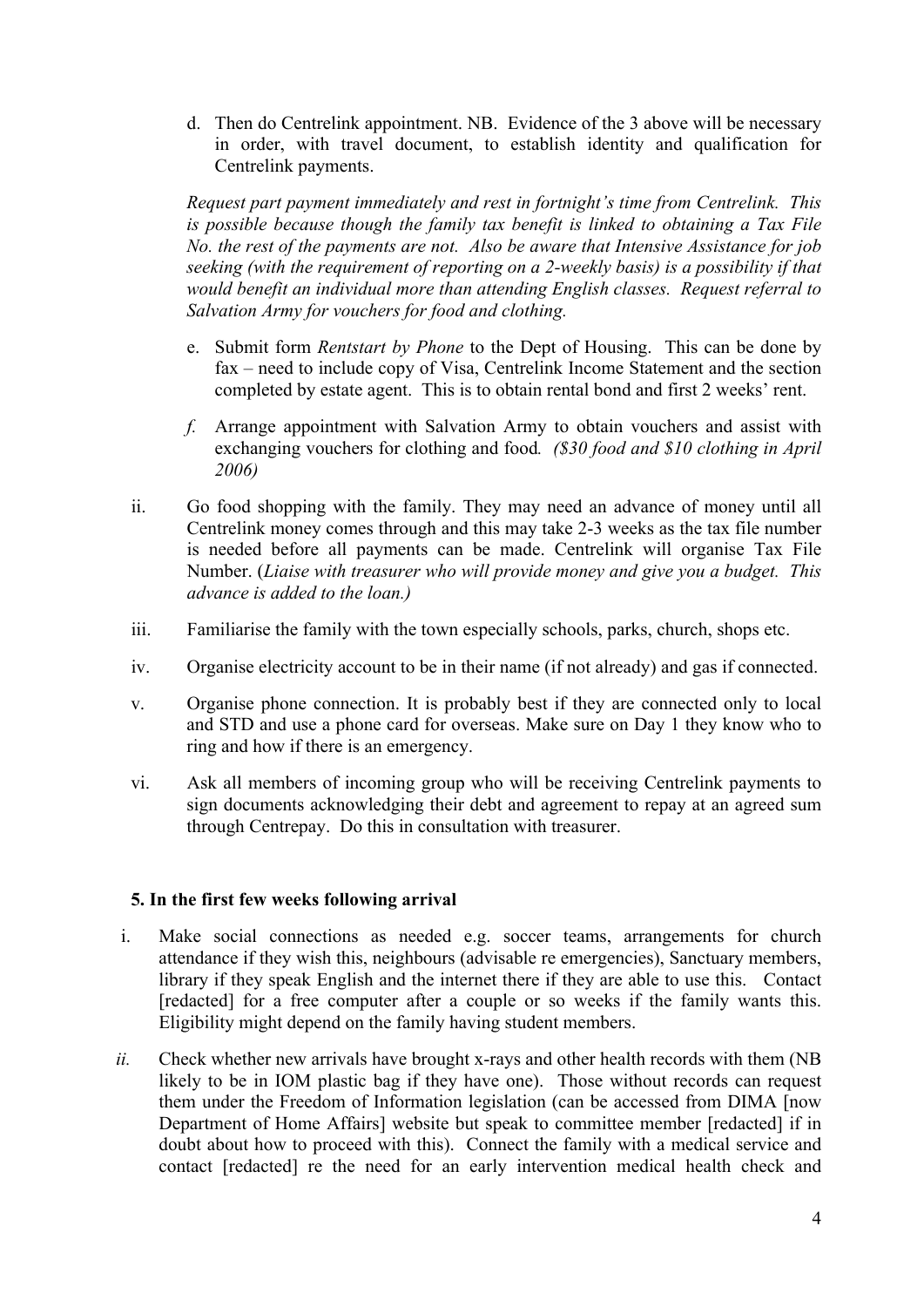especially all family members' vaccinations. Explain medical services in Australia e.g. when to use doctor and when to go to Hospital Outpatients. Stress the requirement that children have all necessary vaccinations before commencing school. *(At present [redacted] is the nominated 'health' person on the Sanctuary Committee. She will be up to date with a changing situation and will assist with this).*

- iii. The treasurer will work out with the family, after the Centrelink payments are established with the regular amount, their broad budget and what their costs will be (electricity, phone, etc). S/he will organise a direct debit fortnightly for their rent and then perhaps after about week 5 organise a direct debit for their repayment of their fares (maybe \$150 per fortnight or what ever seems reasonable).
- *iv.* Ensure that each member of the family is aware of the relevant Australian social, legal and cultural practices. This must necessarily be a gradual process but the following have been noted in the past: *(NB Very useful DVDs have been obtained from Anglicare and passed to local [redacted] Office – make arrangements to view. At present held in English and Arabic only)*

Legal *(stress that offences which lead to a criminal record will make it difficult to find employment)*

- It is illegal to hit children in Australia
- Need to tell Centrelink when getting a paid job, even if for only a few hours. Failure to do so means incurring a debt and may lead to prosecution and a criminal record.
- Need to wear helmets when riding a bike (good idea to get a bike rider to give a few tips and lessons)
- Need to obtain driver's licence before driving a car. Cars MUST be insured.
- Go over the requirements of a lease (inspections, standards of cleanliness etc.) and costs involved in moving house: moving, repairs, bond if earning more than allowed amount or have savings exceeding allowed amount (currently \$1000).

Social

- There is no obligation to invite anyone into your house who comes to your door.
- It is the custom to say please when making requests and thank you when someone hands you something or does something for you.
- When being served in shops, banks etc. it is the custom to form a queue.
- v. **Schools / Language Training**. When the family has settled a little and is ready to consider school, discuss options with them and then organise enrolment, uniforms etc. (schools can be generous re second-hand or even new uniforms).

*Involve [redacted] (DET) in school enrolment. This will ensure that the school is aware of all possible forms of assistance for the student.*